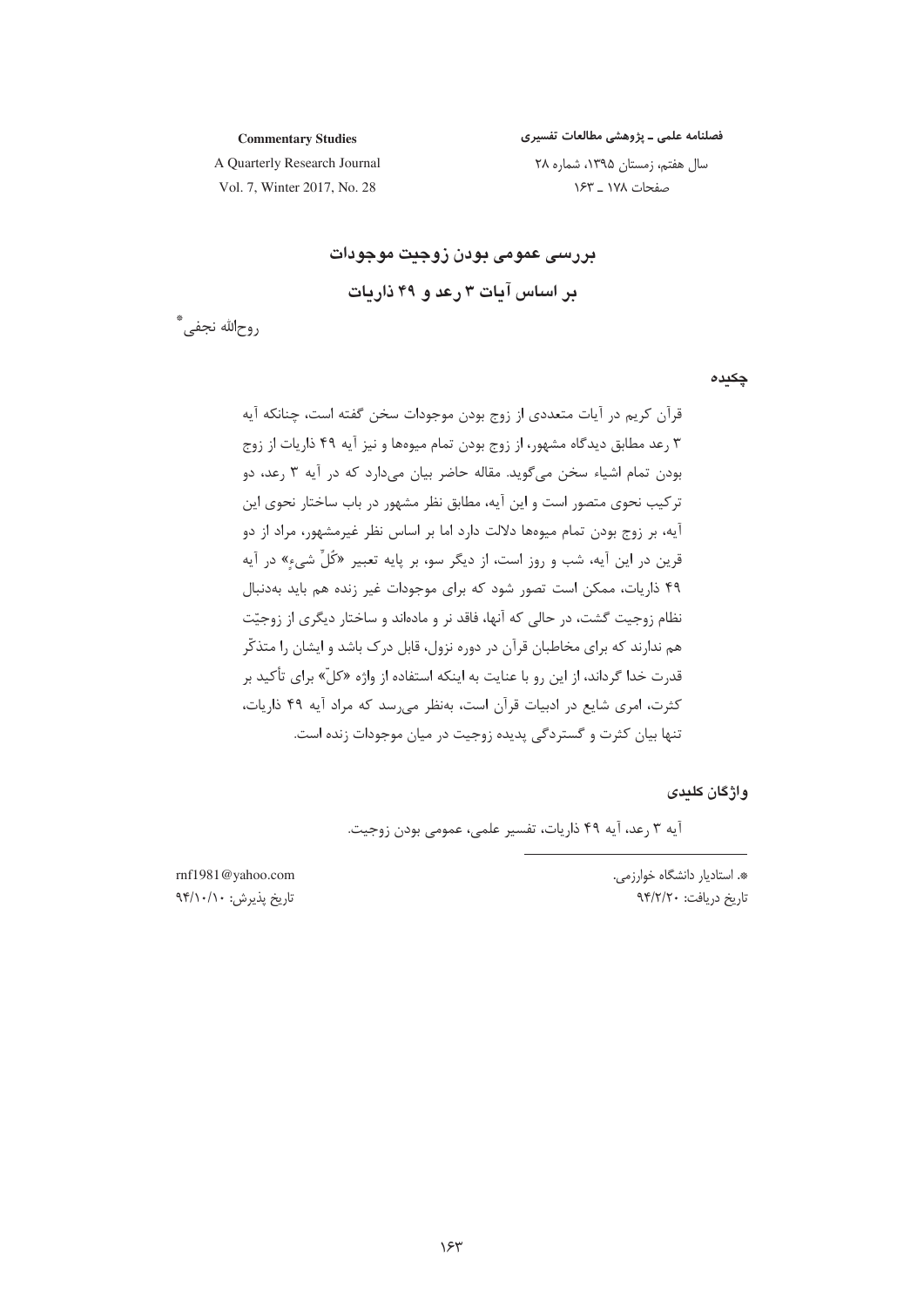## طرح مسئله

آیات مرتبط با پدیده «زوجیت» در قرآن، کثرت قابل ملاحظهای دارد و از مجموع آنها، تأکید بر عمومیت داشتن زوجیت فهمیده می شود. در این میان، آیه ۳ سوره رعد و آیه ۴۹ سوره ذاریات به نحو ویژه در خور تأمل است. از آيه سوم رعد «... وَمِنْ كُلّ الشَّرَاٰتِ جَعَلَ فِيهاٰ زَوْجَيْنِ اثْنَيْنِ...» ممكن است چنين برداشت شود که پدیده زوجیت درباره همه میوهها عمومیت دارد. در این راستا، این پرسش رخ می نماید که دو قرین بودن میوهها را به چهسان باید فهمید و مصداق دقیق «زوجین» در این آیه چیست؟

از آيه ۴۹ ذاريات «وَمِنْ كُلّ شَيْءٍ خَلَقْناٰ زَوْجَيْنِ» نيز چنين برمي آيد كه خالق هستي، همه چيز را بهصورت دو قرین آفریده است. هویداست که درباره عموم موجودات زنده، دو قرین، قابل تطبیق با دو جنس مذکّر و مونّث جلوه میکند و قانون کلّی عالم حیات نیز، زوجیت (نر و ماده بودن موجودات) است، اما درباره موجودات غیر زنده، زوجیت را به چهسان می توان توضیح داد؟ و مراد از آن دو قرین چه می تواند باشد؟

مقاله حاضر، جهت پاسخ دادن به پرسشهای فوق، ابتدا بهمعنایابی واژه «زوج» و ملاحظه کاربردهای قرآنی آن پرداخته و سپس عمومیتیابی زوجیت درباره همه میوهها و درباره همه موجودات را در فقراتی جداگانه بررسے مے کند.

## معنای «زوج» و کاربردهای قرآنی آن

به گفته راغب اصفهانی «در حیوانات دارای جفت، بر هر یک از دو قرین - یعنی نرّ و ماده ــ واژه زوج اطلاق میشود. بر هر یک از دو قرین در آن حیوانات و در غیر آنها نیز ــ مثلاً در کفش و دمپایی ــ زوج گفته میشود. همچنین به هر چه که با دیگری قرین گردد ــ خواه از جهت مشابهت و خواه از جهت تضادّ ــ زوج گفته میشود.» (راغب، ۱۴۲۶: ۲۲۱) گفتار راغب را میتوان در بیان ذیل - از ابنِسیده - خلاصه نمود: «الزوج الفردُ الذّي له قرينٌ؛ (زوج بر فردي اطلاق ميشود كه داراي قرين (= فردي ديگر كه مرتبط با اوست) میباشد.» (ابن منظور، بی¤: ۲ / ۲۹۰) بدینِسان «زوجان»؛ یعنی دو قرین و «أزواج» (جمع زوج)؛ یعنی افرادی که قرین هستند (خواه قرین با یکدیگر و خواه قرین با چیزهایی خارج از خود).

مفهوم يادشده (يعني انفكاك فردى به همراه دارا بودن قرين) بهمفهوم نوع، قسم و صنف بسيار نزديك است؛ چون تعابیر مزبور، بهوجود مجموعهای مجزاً و منفکّ اشاره می کنند که در کنار آن، مجموعه یا مجموعههایی دیگر هم موجودیت دارند، از اینرو اهل لغت از «صنف و نوع» بهعنوان معنای دیگری برای واژه زوج ياد كردهاند، به تعبير ابنِمنظورِ«الزوّج الصّنفُ من كلّ شيء؛ (زوج، صنف از هر چيزي است.» (همان، ٢ / ٢٩٣) هويداست كه با تحليل يادشده مى توان اين معنا را در معناى نخست ادغام نمود.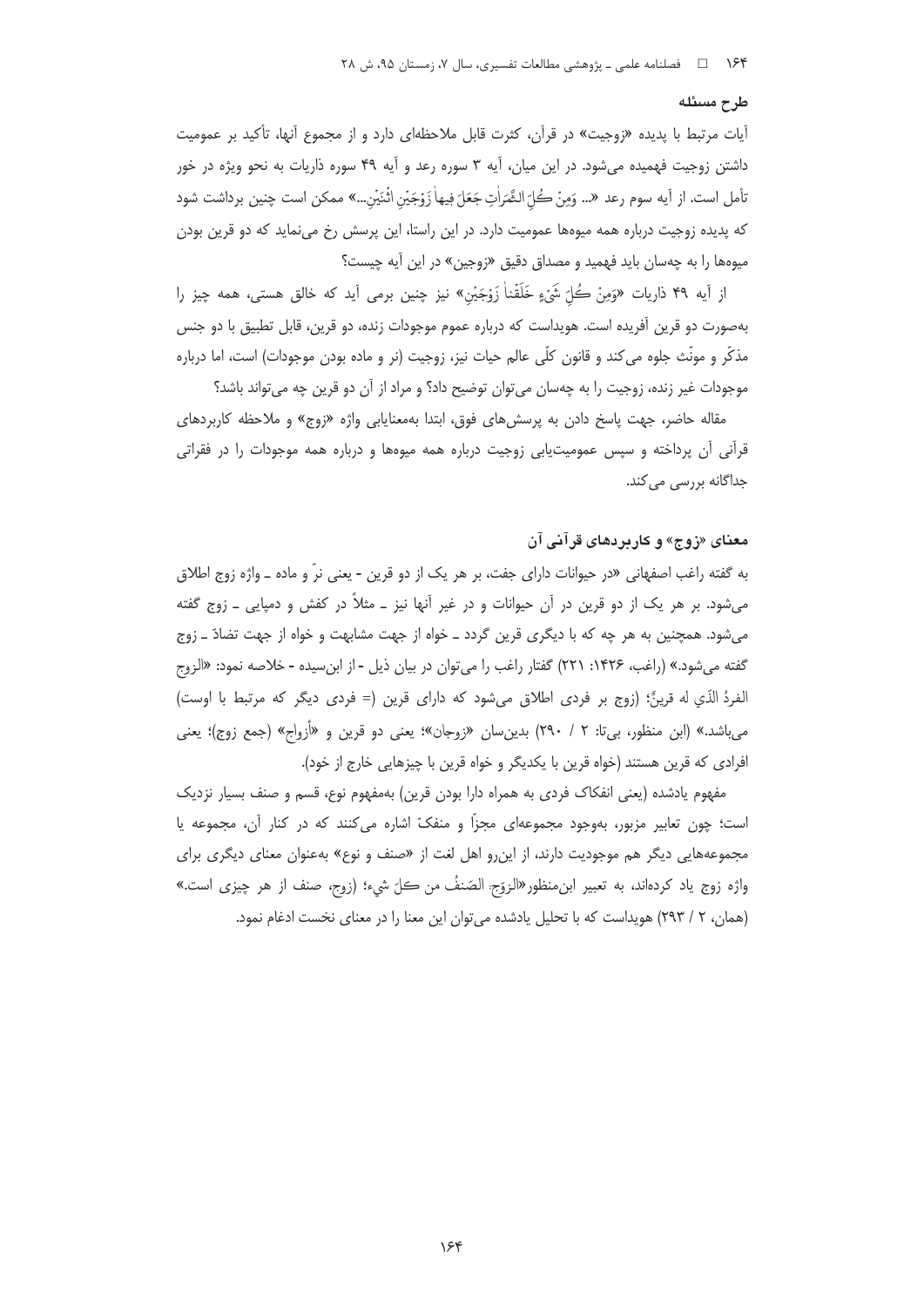از ریشه «زوج» بهصورت فعل پنج کاربرد قرآنی به چشم می خورد که همگی بهمعنای جفت نمودن و قرین ساختن دو چیز با یکدیگر است، اما واژه زوج ـ بهصورت اسم مفرد ـ ۱۷ بار در قرآن بهکار رفته است، از این موارد ۱۷ گانه، ۱۳ مورد آن به سهولت معنای قرین و همسر مرد را میپذیرد. چهار کاربرد دیگر عبارتند از: «... وَأَنْبَتَتْ مِنْ كُلِّ زَوْجٍ بَهِيجٍ» (حجّ / ۵)، «... وَأَنْبَتَنا فٖيها مِنْ كُلِّ زَوْجٍ بَهيجٍ» (ق / ٧)، «... أنْبَتَنا فٖيها مِنْ كُلّ زَوْجٍ كَريمٍ» (شعراء / ٧) «... فَاَنْبَتَناْ فِيهاْمِنْ كُلّ زَوْجٍ كَريمٍ» (لقمان / ١٠)

عموم اهل فن، «زوج» را در این مواضع بهمعنای «نوع» دانستهاند. (بنگرید به: راغب اصفهانی، ۱۴۲۶: ۲۲۱؛ طبرسی، ۱۳۸۸: ۴ / ۲۲۳؛ ابنِ عاشور، ۱۴۲۰: ۲۶ / ۲۴۰؛ معرفت، ۱۴۲۷: ۳۱۳) تعابیری چون «جنس» (بنگرید به: ابنجوزي، ١۴٣١: ٣ / ٢٢۴)، «صنف» (طبرسي، همان: ٩٣؛ شبّر، ١۴٢۵: ٣۶٧) و «لون» «رنگ» (قرطبی، ۱۴۳۰: ۶ / ۱۹۵، ۷ / ۶۲) نیز در این باره بهکار رفته که همگی به همان مفهوم «نوع» بر می گردند. بدینِسان خدا در زمین از هر نوع بهیج (خرّم و شادیآور) و کریم (نفیس و ارزشمند) گیاهانی رویانده است. بر این اساس، آیات چهارگانه فوق، اشاره به زوجیت (نر و ماده داشتن) گیاهان مزبور ندارند، امّا ممکن است گفته شود که اًیات یاد شده به زوجیت گیاهان سر براًورده از زمین نیز اشاره دارند؛ چرا که معنای اصلی «زوج» فرد دارای قرین است. بنابراین خدا در زمین از هر فرد دارای قرینی ـ که خرّم ونفیس میباشد ـ رویانده است. افزون بر این واژه «زوج» میتواند بهمعنای «زوجان» نیز استعمال گردد، به گواهی ابنمنظور (ابن منظور، بيتا: ٢ / ٢٩٠) «يقال هما زوجان للاثنين و هما زوجٌ». به گفته ابن دريد (ابن دريد، ١۴٢۶: ٢ / ١۴٩) نيز «کلّ اثنين زوجٌ»، بر اين اساس «من كلّ زوج بهيج» مي تواند به «از هر دو قريني كه بهجت آورند» معنا گردد؛ یعنی از نر و ماده هر گیاه خرّم و نفیس. مصطفی ملکیان در این باره بیان میدارد که «کسانی این آیه شريفه قرآن «من كلّ زوج بهيج» را به اين معنا گرفتهاند كه هر يک از انواع موجودات زيستي، نر و ماده دارند؛ یعنی هیچ موجود زیستی اعمّ از حیوانات و نباتات وجود ندارند که نر و ماده نداشته باشند …» (ملکیان، ١٣٧٣: ۶۶) اما هويداست كه حتى در فرض معنا شدن «زوج» به دو قرين، آيات يادشده بر عموميت نظام زوجیت برای همه موجودات زنده دلالت ندارند، زیرا موضوع سخن بهوضوح در باب روییدنی های از زمین است، به علاوه، آیات مزبور حتی بر عمومیت نظام زوجیت برای همه گیاهان نیز تصریح ندارند؛ زیرا مدلول آیات اًن است که «خداوند در زمین از هر روییدنی دارای نظام زوجیت، رویانده است» نه آنکه «هر چه در زمین روییده است، دارای نظام زوجیت است.»

واژه «زوج» بهصورت «مثنّى» نيز هفت كاربرد قرآني دارد كه در چهار مورد، مراد از «زوجين» به سهولت دو قرین نر و ماده است و در این موارد، چالشی دیده نمیشود، اما سه مورد دیگر، گفتگو برانگیز جلوه می کنند: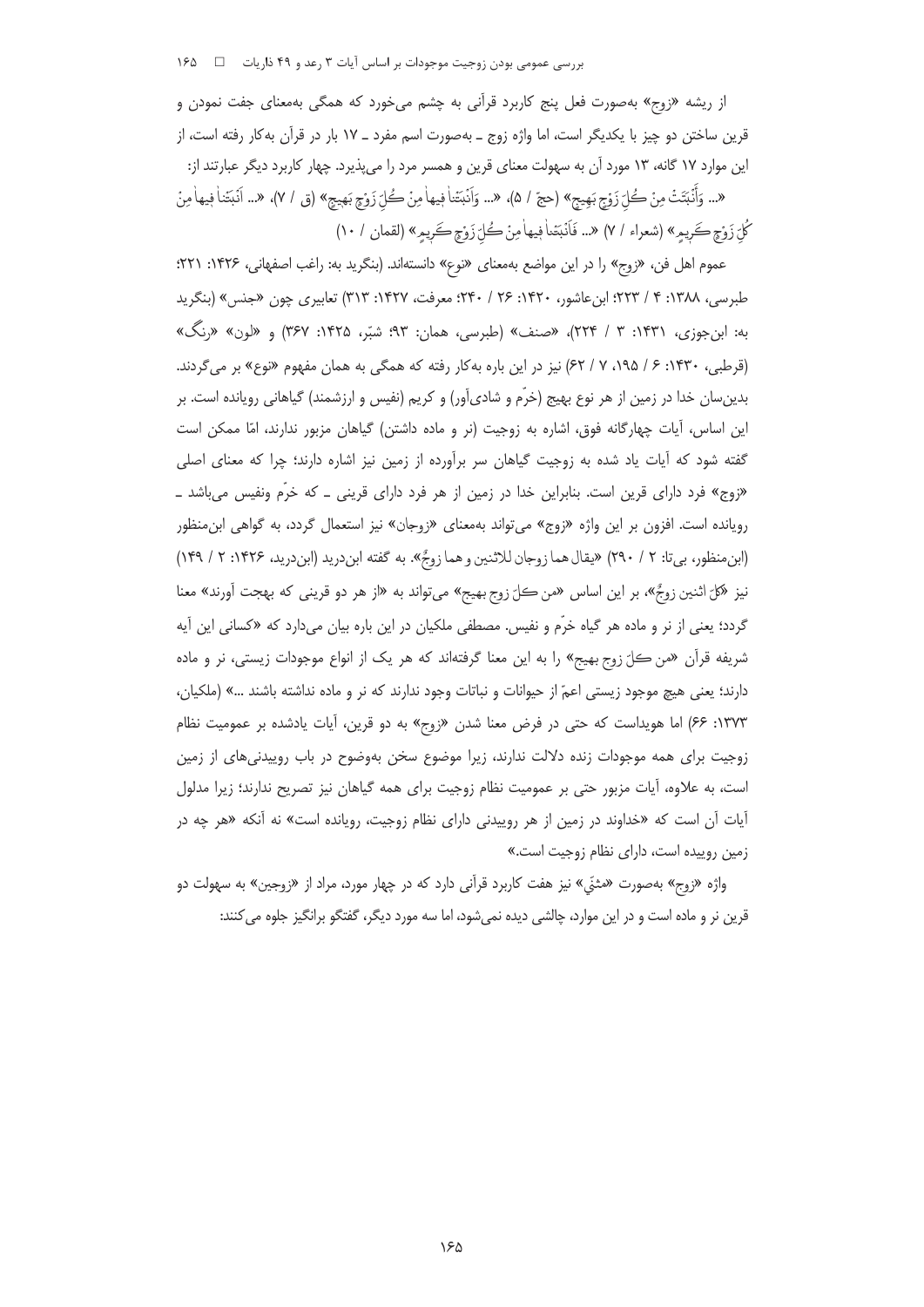۱۶۶ - میلنامه علمی ـ پژوهشی مطالعات تفسیری، سال ۷، زمستان ۹۵، ش ۲۸

١. «فِيهماٰمِنْ كُلّ فاٰكِهَةٍ زَوْجاٰن (الرحمن / ٥٢)؛ در آن دو باغ (بهشتي)، از هر ميوهاي دو قرين وجود دارد».

بسیاری از مفسران ازجمله شوکانی (شوکانی،۱۴۳۰: ۲ / ۹۳۳) و ابنجوزی (ابنجوزی، ۱۴۳۱: ۴ / ۲۱۳)، «زوجان» در این آیه را به دو «صنف» و «نوع» معنا کردهاند. ابنجوزی، بر وفق نظر اهل تفسیر، مراد از دو نوع را «تر» و «خشک» معرفی می کند. (همان) جزایری (جزایری، ۱۳۸۸: ۵ / ۱۶) و مراغی (مراغی، ۱۴۱۸: ۹ / ۳۹۲) نیز دو صنف را تر و خشک می دانند. آلوسی (آلوسی، ۱۴۲۰: ۲۷ / ۱۱۶) ضمن ذکر این قول، از وجهی دیگر نیز یاد می کند، بدین سان که یک صنف، شناختهشده از قبل نزد بهشتیان است و دیگری غریب و ناشناخته بوده و در دنیا آن را نشناختهاند. زمخشری (زمخشری، ۱۴۲۹: ۴ / ۳۳۹) هم ضمن معنا کردن «زوجان» به دو صنف، در توضیح آن به ذکر گفتار دیگران اکتفا میeرزد که گفتهاند دو صنف؛ یعنی صنفی معروف و شناختهشده و صنفی غریب و ناشناخته. طباطبایی (طباطبایی، ۱۳۹۲: ۱۹ / ۱۱۴) ضمن یادکرد قول مزبور، متذکر می شود که در کلام دلالتی بر آن وجود ندارد.

به عقيده راقم اين سطور، در توضيح آيه ۵۲ سوره الرحمن، نيازي به تعيين تفصيلي مراد قرآن وجود ندارد، بدین سان اجمالاً دو گونه میوه برای اهل بهشت موجود است اما قرآن بر آن است تا چیستی این دو سنخ میوه در پرده ابهام باقی بماند تا کنجکاوی مخاطب و اشتیاق وی به بهشت بیشتر برانگیخته شود؛ به دیگر بیان، گاه برای بزرگ جلوه کردن یک نعمت، در ابهام نهادن آن نیکوست و پرده برداشتن از آن روا نیست.

٢. «... وَمِنْ كُلِّ الشَّمَرَاٰتِ جَعَلَ فِيهاٰ زَوْجَيْنِ اثْنَيْنِ …؛ (رعد / ٣) و از هر سنخ ميوهاي، در آن (زمين) دو قرین قرار داد».

بر اساس دیدگاه مشهور، از این آیه چنین برداشت میشود که پدیده زوجیت درباره همه میوهها عمومیت دارد، از دیگر سو، زیستشناسان کنونی نیز به عمومیت داشتن نظام زوجیت در درختان میوه معترفند. نهایت آنکه در مورد پارهای از میوهها چون سیب، گلهای نر و ماده بر روی یک درخت قرار دارند و در پارهای دیگر چون خرما، درختان نر و ماده از یکدیگر جدا و متمایزند. در ادامه، عمومیت یابی زوجیت برای میوهها را جداگانه بررسی خواهیم کرد.

٣. «وَمِنْ كُلّ شَيْءٍ خَلَقْناْ زَوْجَيْنِ لَعَلَّكُمْ تَذَكَّرُونَ؛ (ذاريات / ۴۹) و از هر چيز دو قرين آفريديم، باشد كه متذكر<sup>"</sup> گرديد».

ظهور این آیه بر زوج بودن هر آنچه که خلق شده است، دلالت دارد. درباره عموم موجودات زنده می توان نر و ماده بودن را مصداق زوجیت دانست اما درباره موجودات غیر زنده این امر صدق نمی کند، از این رو در فقرهای جداگانه به تبیین دقیقتر مدلول این آیه خواهیم پرداخت.

افزون بر این، واژه «أزواج» جمع «زوج» ۵۱ کاربرد قرآنی دارد که از این میان، در ۳۹ موضع، می¤وان آن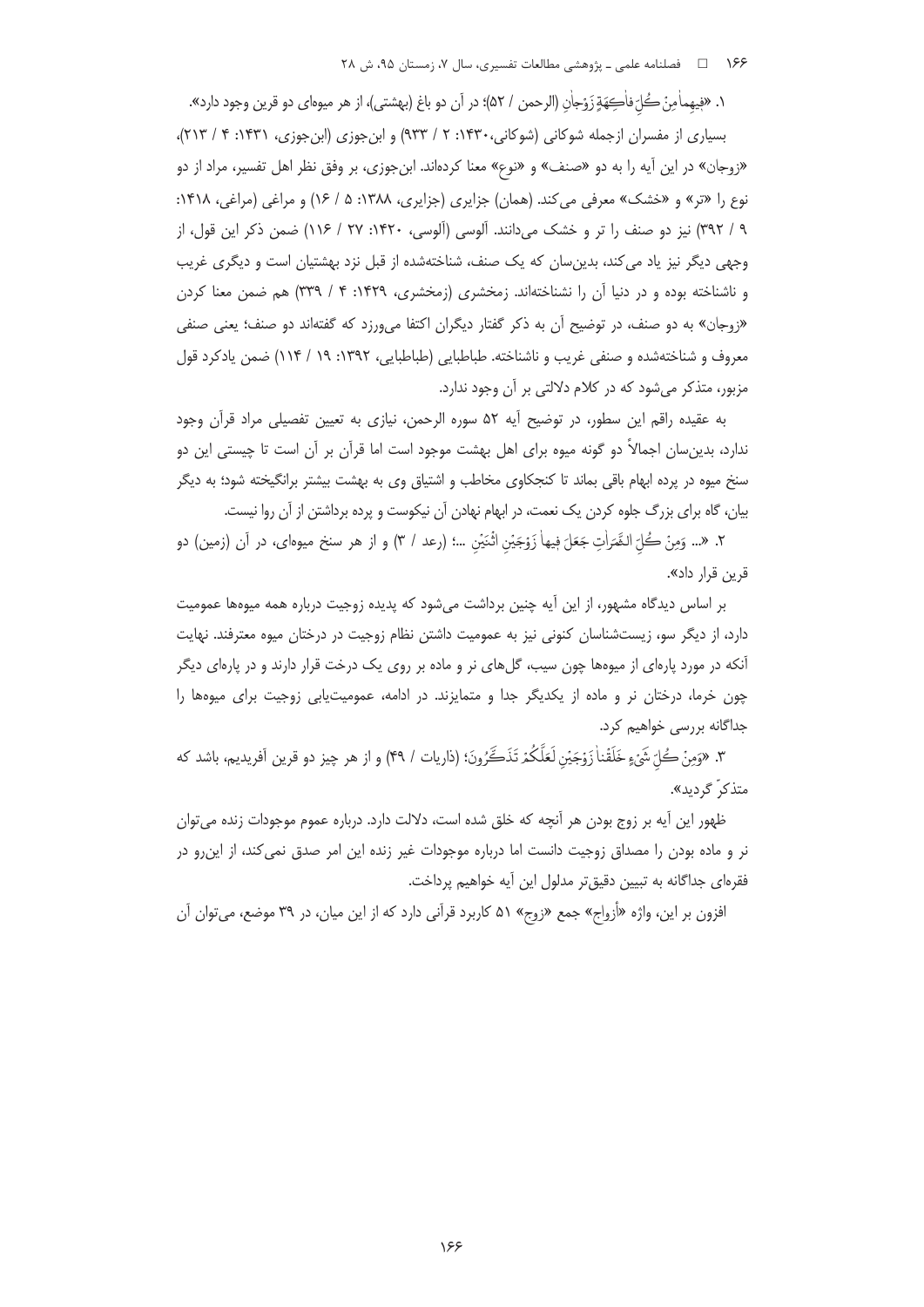بررسی عمومی بودن زوجیت موجودات بر اساس آیات ۳ رعد و ۴۹ ذاریات = 1 × ۱۶۷

را به سهولت به همسران مردان ــ که قرین ایشانند ــ معنا نمود. در دو موضع نیز «أزواج» به مجموع زنان و مردان كه اقران يكديگرند اطلاق شده است:

\_ «وَاللَّهُ خَلَقَكُمْ مِنْ تُرِأْبِ ثُمَّ مِنْ نُطُفَةٍ ثُمَّ جَعَلَكُمْ أَزْواٰجًا» (فاطر / ١١)

\_ «وَخَلَقْناْكُمْرَ أَنْهُ واٰجًا» (نباء / ٨)

ده موضع دیگر هم عبارتند از:

١. «ثَمانِيَةَ أزْواٰجٍ مِنَ الضَّأْنِ اثْنَيْنِ وَمِنَ الْمَعْزِ اثْنَيْنِ قُلْ ءالَّذَّكَيَوْنِ حَرَّمَ أمِ الْأَنْتَيَيْنِ... وَمِنَ الْإِبلِ اثْنَيْنِ وَمِنَ الْبَقَرِ اثْنَيْنِ... (انعام / ۱۴۴ \_ ۱۴۳)، هشت فرد داراي قرين (بيافريد) از گوسفند دوتا و از بز دو تا ... بگو آيا نرهاي أنها را حرام كرد يا مادههاى آنها را ؟... و از شتر دو تا و از گاو دو تا ...».

در اَيات فوق، به قرينه «ءاْلَذَّكَرَيْن حَرَّمَ اَمِرالْأُنْتَيَيْن» ازواج هشتگانه، نر و مادههاي حيوانات چهارگانه نامبرده (گوسفند، بز، شتر و گاو) میباشند.

۲. «وَاَنْزَلَ لَكُمْ مِنَ الْاَنْعاٰمِ ثَماٰنِيَةَ اَزْواٰجِ (زمر / ۶)؛ و براي شما از چهارپايان، هشت قرين بيافريد.» اين آيه، تكرار همان بيان سوره انعام است.

٣. «أَحْشُرُوا الَّذِينَ ظَلَمُوا وَإَزْواٰجَهُمْ وَماْ كانُوا يَعْبُدُونَ (صافات / ٢٢)؛ ظالمان و اقران ايشان و آنچه مي پرستيدند را گردآوريد».

به گفته راغب اصفهانی (راغب اصفهانی، ۱۴۲۶: ۲۲۱)، معنای «أزواجهم» در این آیه « اقران ایشان» است که در اعمالشان به آنها اقتدا می کنند، به گفته زجاج نیز معنای آن، همانندان و مشابهان ایشان است؛ عرب مي گويد نزد من از اين (شيء) ازواجي است؛ يعني هماننداني است. (ابن منظور، بي تا: ٢ / ٢٩٣)

۴. «سُبْحاٰنَ الَّذِي خَلَقَ الْأَزْواٰجَ كُلَّهاٰ مِمّاٰ تُنْبِتُ الْأَرْضُ وَمِنْ اَنْفُسِهِمْ وَمِمّاٰ لاٰ يَعْلَمُونَ (يس / ٣۶)؛ منزِّه است .<br>آنکه همه افراد دارای قرین را بیافرید؛ از آنچه زمین میرویاند و از خودشان (انسانها) و از آنچه نمیدانند».

تعبير «خَلَقَ الْاَزْواٰجَ ڪُلَّهاٰ» گرچه بر گستردگي و شمول پديده زوجيت دلالت دارد، امّا زوجيت همه موجودات از آن قابل استنتاج نیست. درواقع، آیه مزبور گویای آن است که تمام افراد دارای قرین را خدا آفریده است نه آنکه هر چه خدا آفریده است، دارای قرین است.

۵. «وَالَّذِي خَلَقَ الْأَزْواٰجَ كُلَّهَا (زخرف / ١٢)؛ و أن كه همه افراد داراي قرين را بيافريد».

ع «... وَأَنْزَلَ مِنَ السَّماْءِ ماْءً فَأَخْرَجْناٰ بِهَ أَزُواٰجًا مِنْ نَبِاٰتِ شَيِّيٰ (طه / ۵۳)؛ و از آسمان آبي فرو فرستاد و بدان انواعي از گياهان گوناگون بديدار کرديم».

بسیاری از مفسّران، «أزواج» در این آیه را به «انواع» یا «اصناف» معنا کردهاند. (بنگرید به: رازی، ۱۳۶۶: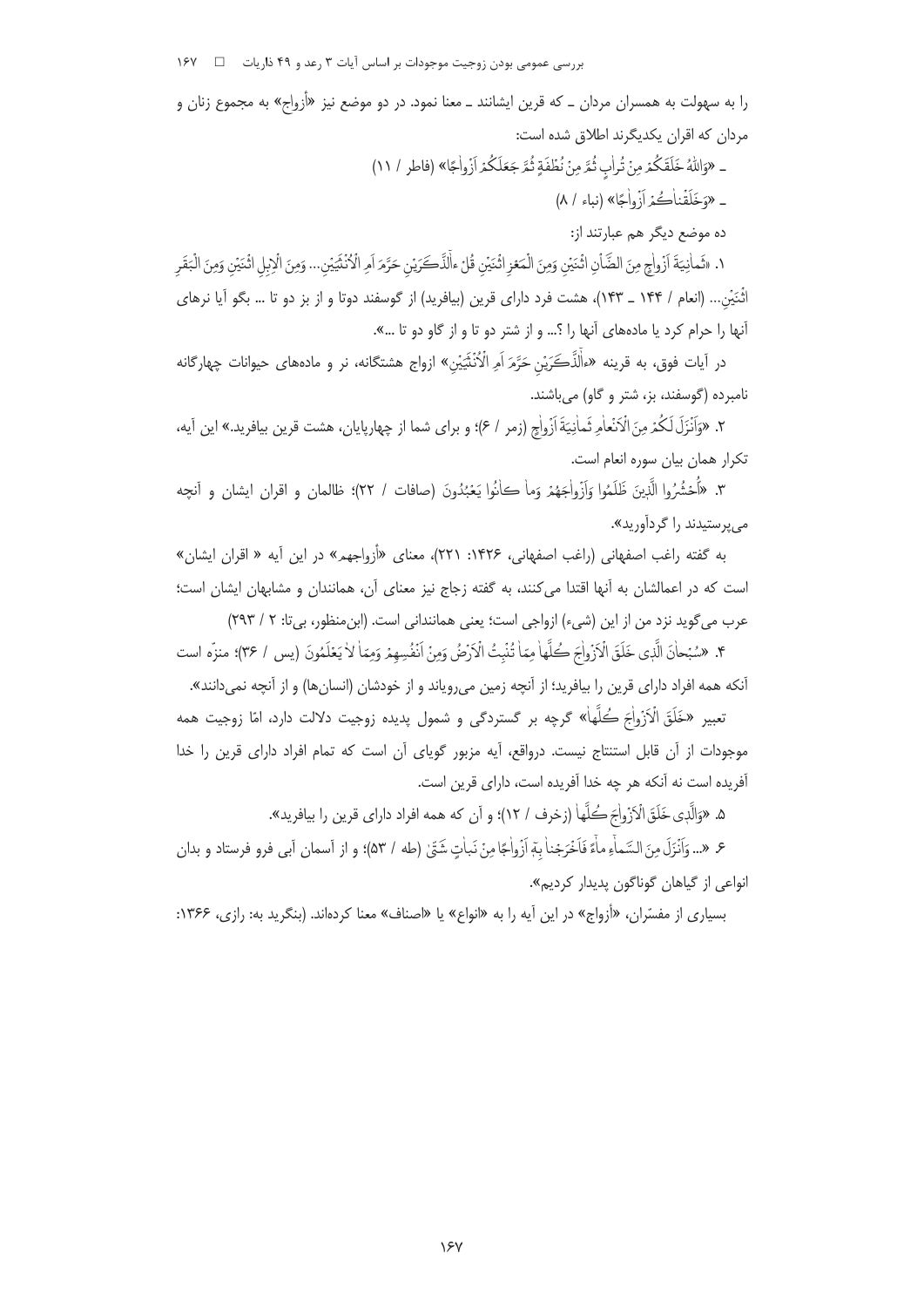١۶٨ = فصلنامه علمي ـ پژوهشي مطالعات تفسيري، سال ٧، زمستان ٩۵، ش ٢٨

١٣ / ١٥۶؛ رازي، بي¤: ٢٢ / ۶٩؛ ابنِ عاشور، ١۴٢٠: ١۶ / ١٣٣) در اين فرض، آيه فوق دلالتي بر نر و ماده بودن گیاهان مختلف ندارد، امّا به باور ت*فسیر نمونه* «کلمه اَزْواٰجًا … هم می¤واند اشاره به اصناف و انواع گیاهان باشد و هم اشاره سر بستهای به مسئله زوجیت (نر و ماده بودن) در عالم گیاهان.» (مکارم شیرازی، ۱۳۸۲: ۱۳ / ۲۲۴) به باور این قلم، با معنا کردن «أزواج» به افراد دارای قرین، مفهوم زوجیت (نر و ماده داشتن) گیاهان، قابل برداشت است گرچه زوجیت در عالم گیاهان و درختان، بهسان زوجیت در عالم حیوانات نیست که هر درخت یا گیاهی لزوماً مذکر یا مونث باشد بلکه غالباً گلهای نر و ماده هر دو بر یک درخت یا گیاه قرار دارند.

٧ و ٨. «لاٰ تَمُدَّنَّ عَيْنَيْكَ إِلَى ماٰ مَتَّعْناٰ بِمِّ أَزُواٰجًا مِنْهُمْ (حجر / ٨٨؛ طه / ١٣١)؛ به آنچه كه بدان اصنافي از ایشان را بهره مند ساختهایم، چشمت را مدوز».

در این آیه نیز میتوان «ازواج» را به انواع و اصناف معنا کرد؛ یعنی تمتّع از دنیا، شأن همه کفار نیست بلکه تنها اصنافی و گروههایی از ایشان از آن بهرهمند گشتهاند. از دیگر سو، همانگونه که ابنءاشور (ابن عاشور، ۱۴۲۰: ۱۳ / ۶۶) محتمل دانسته، می توان مراد از «ازواج» را کفّار و همسران ایشان دانست، به عقيده مفسر ما، در اين فرض توجّه دادن به زوج بودن كفّار از آن رو است كه حالت بهرهمندي دنيوي ايشان، به اتمّ احوال ترسیم گردد (همان) اما به باور این قلم، اختیار وجه نخست در این موضع راجح است و ذکر زوج بودن كافران در اين سياق، چندان وجيه جلوه نمي كند.

٩. «هٰناْ فَلْيَذُوقُوهُ حَمِيمٌ وَغَسَاٰقٌ \* وَءاْخَرُ مِنْ شَكْلِةٖ أَزْواٰجُ (ص / ٥٨ ـ ٥٧)؛ اين، آب جوش و چركابه است، پس باید آن را بچشند و عذاب دیگر همانند آن و (دارای) اقسام و انواع است».

«آزواج» در آيه فوق خبر براى «ءاخَر» است. (يعنى وءاخَرُازواجٌ) «ءاخَر» به شكل «اُخَر» (جمع اُخرى) نيز قرائت شده است. (همان، ٢٣ / ١٧٨) « ازواج» را در اين موضع نيز بايد بهمعناى اقسام و انواع دانست، به تعبير منقول در لسان العرب «الوان و انواع من العذاب و الاصناف منه» (ابن منظور، بي تا: ٢ / ٢٩٣) هويداست که هر صنف و قسمی از عذاب در کنار اصناف و اقسام دیگر قرار میگیرد و قرین آنها میگردد. در نتیجه معنای «نوع و صنف» مشابه همان معنای فرد دارای قرین است، از اینرو سخن ابنِ عاشور مبنی بر آنکه در استعمال «زوج» بهمعنای نوع، دیگر قید «دوم بودن برای دیگری» ملحوظ نیست (ابن عاشور، ۱۴۲۰: ۱۶ / ۱۳۳)، قابل تأمل و تردید به نظر می رسد.

١٠. «وَكُنْتُمْ أَزْواٰجًا ثَلاَثَةً (واقعه / ٧)؛ و شما اصنافي سه گانه باشيد».

در این موضع نیز «ازواج» را باید بهمعنای اقسام، انواع و اصناف دانست.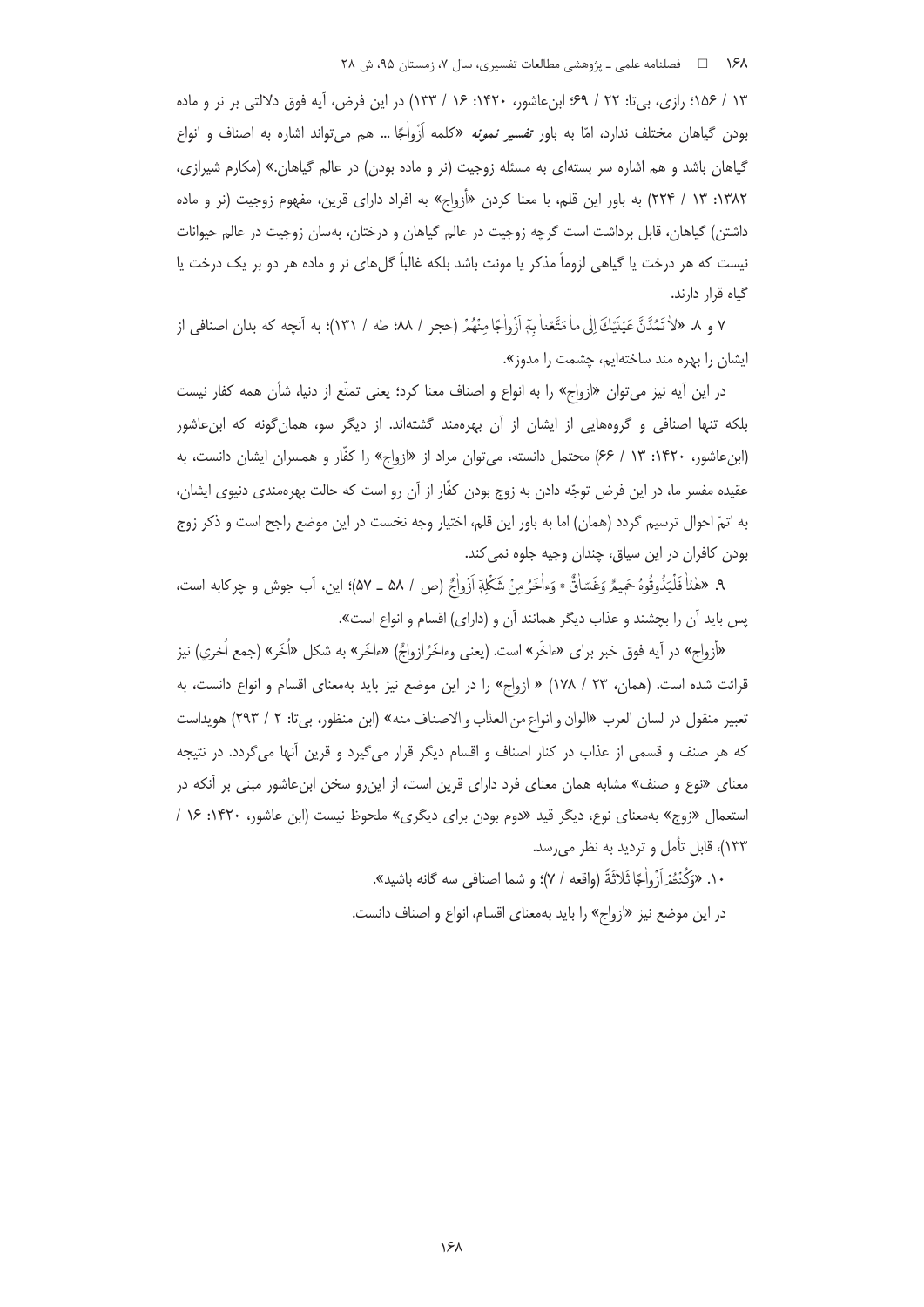عمومیت زوجیت در میوهها

وَهُوَ الَّذِي مَدَّ الْأَرْضَ وَجَعَلَ فِيهاْ رَواٰسِيَ وَأَنْهاٰرًا وَمِنْ كُلِّ الثَّمَرَاٰتِ جَعَلَ فِيهاٰ زَوْجَيْنِ اثْنَيْنِ يُغْشِي اللَّيْلَ النَّهاْرَ إِنَّ فِي ذٰلِكَ لَأَياتٍ لِقَوْمِ يَتَفَكَّرُونَ. (رعد / ٣) و اوست آن که زمین را پهن کرد و در آن (کوههای) تثبیت شده و نهرها را نهاد و از هر سنخ میوهای، در آن (زمین) دو قرین قرار داد. روز را به شب، میپوشاند. همانا در اینها، برای اهل فکر نشانههایی است.

همانطور که ملاحظه شد آیه فوق، می تواند دالّ بر عمومیت داشتن زوجیت برای همه میوهها انگاشته شود، با اين همه، درخوانش متن اين آيه، دو وجه محتمل است. بر وفق وجه نخست، «و من كلّ النِّمرات» معطوف به «أنهاراً» قلمداد مي شود؛ يعني «جعل فيها رواسي و انهاراً و من ڪلّ الثّمرات؛ در آن (زمين)، (كوههاي) تثبیت شده و نهرها را نهاد و (نیز) از هر سنخ میوهای» چنان که ابن عاشور (ابن عاشور،۱۴۲۰: ۱۲ / ۱۴۱)، آیه را بدين سان خوانده و «من كلّ الثمرات» را معطوف به قبل، تلّقي كرده است. بر وفق اين خوانش، ادامه آيه چنين جلوه مي كند: «جعل فيها زوجين اثنين يغشي الليل النهار؛ در أن (: زمين ) دو قرين قرار داد؛ روز را به شب، می پوشاند.» بدین سان، مراد از «زوجین اثنین» (دو قرین)، روز و شب است.

اما وجه دوم أن است كه «من كلّ الثّمرات» به ماقبل أن عطف نگردد بلكه متعلّق به دومين فعل «جعل» فرض شود؛ يعني «ومن كلّ الثمرات جعل فيها زوجين اثنين؛ از هر سنخ ميوهاي، در أن (زمين)، دو قرين قرار داد» به تعبير صريحتر «جعل فيها من كلّ الثمرات زوجين اثنين».

بدين سان، مراد از «زوجين اثنين» (دو قرين)، دو صنف ميوه است. عموم اهل فن خوانش آيه را به شكل «و من كلّ الثمرات جعل فيها زوجين اثنين» انگاشتهاند. (بنگريد به: طبري، بي تا: ١٣ / ١١۶؛ زمخشري ١۴٢٩: ٢ / ٣٧٧: طوسي، ١٣٣١: ۶ / ١٩۶: طبرسي، ١٣٨٨: ٣ / ٣٣۶: ابن جوزي، ١٣٣١: ٢ / ٩٨١: قرطبي، ١۴٣٠: ۵ / ١٨۴؛ نسفي ١٣٩٠: ٢٧١ \_ ٣٧٠؛ فيض كاشاني، ١٣١٩: ٣ / ١٨۵؛ شوكاني، ١٣٣٠: ١ / ١١١٣؛ اهدلي، ١٣٢٧: ٣ / ٣١٣: شيِّر، ١٣٢۵: ٢٣٩: مراغي، ١٣١٨: ۵ / ۵۴: قاسمي، ١٣٣١: ٩ / ٣٢٨: سيد قطب، ١٣٩١: ۵ / ٧١: طباطبایی، ۱۳۹۲: ۱۱ / ۲۹۳؛ صابونی، ۱۴۲۰: ۵ / ۲۲۹؛ منصوری، بی تا: ۸ / ۸)

آلوسي (آلوسي، ١۴٢٠: ١٣ / ١٢۶) جايز مي شمارد كه «و من كلِّ الثَّمرات» متعلق به «جعل» نخست باشد اما حتی در این فرض نیز دومین فعل«جعل» را بیانگر چگونگی قرار دادن میوهها در زمین می|نگارد و قول به اینکه مراد از «زوجین» شب و روز باشند را بی|عتبار قلمداد می کند، به هر تقدیر، بر وفق خوانش مشهور، آیه ۳ رعد صریح است در اینکه همه میوههای موجود در زمین، دو قرین دارند، اما در توضیح این که

 $159$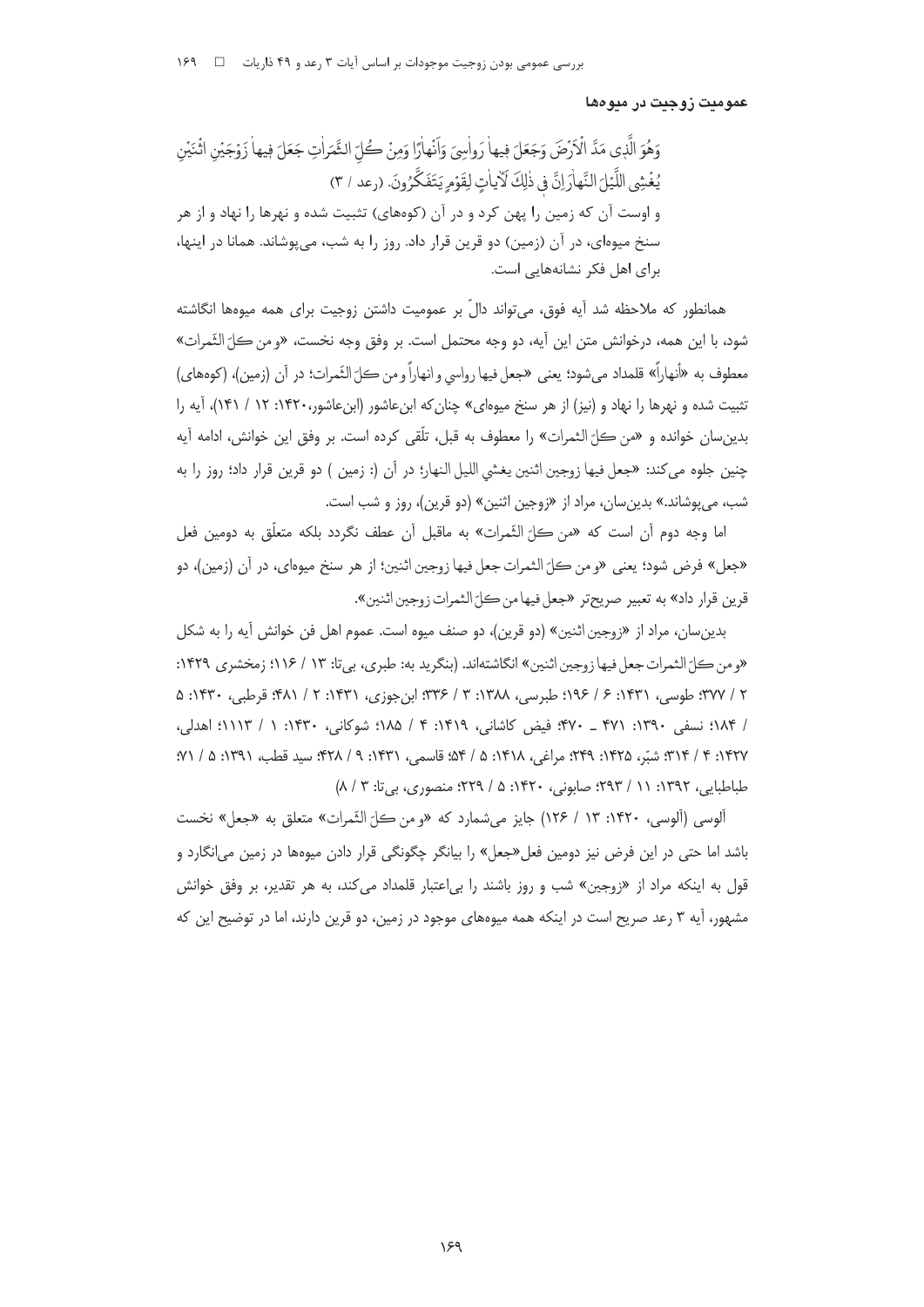مراد از دو قرین چیست؟ اقوالی مختلف مطرح شده که مهمترین آنها را می توان در سه دسته ذیل برشمرد:

۱. برخی چون شوکانی (شوکانی، ۱۴۳۰: ۱ / ۱۱۱۳) برآنند که هر نوع از انواع میوهها بر دو صنف است: یا از نظر رنگ چون سفیدی و سیاهی و مانند آن یا از نظر طعم چون شیرین و ترش بودن و مانند آن یا از نظر اندازه چون کوچک و بزرگ بودن و مانند آن یا از نظر کیفیت چون گرم و سرد بودن و مانند آن، بههمین سان نجم الدین نسفی (نسفی، ۱۳۹۰: ۴۷۱ ـ ۴۷۰) میگوید: «اَن میوهها را جفت جفت کرد: خشک و تر، خوردتر و کلان *تر*، ترش و شیرین و ساده و رنگین».

در مقام نقد باید گفت: متبادر از ظهور آیه ۳ رعد بر وفق خوانش مشهور، وجود دو سنخ کاملاً متمایز در هر نوعی از انواع میوهها است، در حالی که اوصافی چون ترشی و شیرینی و ساده و رنگین بودن یا کوچک و بزرگ بودن، اوصافی کاملاً نسبی و فاقد تمایز قاطع هستند و چهبسا یک نوع میوه را بتوان بر پایه هرکدام از این اوصاف، به اصنافی متعدد تقسیم کرد، چنان که قید «مانند آن» در کلام شوکانی، سبب میگردد که از هر میوهای، صرفاً دو صنف موجود نباشد بلکه اصنافی موجود باشند.

۲. به عقیده زمخشری (زمخشری، ۱۴۲۹: ۲ / ۳۷۷) مراد از «زوجین اثنین» آن است که خدا هنگام پهن ساختن و بسط دادن زمین، از هر میوهای دو تا قرار داد و بعدها میوهها تکثیر شدند و متنوع گشتند، اما هويداست كه در عبارت «من كلّ الثمرات جعل فيها زوجين اثنين»، اشارهاي ديده نمي شود كه اين امر مربوط به آغاز پدیدار شدن میوهها باشد بلکه ظاهر آن است که در زمان حالّ (زمان نزول آیه)، نیز چنین است.

۳. برخی نظیر مراغی (مراغی، ۱۴۱۸: ۵ / ۵۴) مراد از «زوجین اثنین» را آن میدانند که درختان و گیاهان، تنها با وجود سیستم نر و ماده است که میتوانند میوه و دانه را پدید آورند. به همین سان، سید قطب (سید قطب، ۱۳۹۱: ۵ / ۷۱)، آیه ۳ رعد را بیانگر وجود نر و ماده در نباتات شمرده و آن را حقیقتی می شمارد كه علم بشر اخبراً بدان واقف گشته است.

با این همه باید عنایت داشت که درباره خود میوهها نمی توان از نر و ماده بودن سخن گفت گرچه همه میوهها ز نظام زوجیت موجود در درختان پدید می∫یند. بدینِسان با تسامح میٍتوان بر آن شد که زوج بودن میوهها در حقیقت به وجود سیستم زوجیت در درختان میوه اشاره دارد و مدلول آیه (یعنی عمومیت داشتن پدیده زوجیت درباره همه ميوهها) با واقعيت خارجي منافاتي نميLبابد، بهعلاوه، اگر مراد از «الثمرات» را بهجاي «ميوهها»، «گُل&ا» معرفی کنیم، در این صورت، می¤وان آیه را ناظر به گلهای نر و ماده دانست. در آیات قرآن، واژه «الثمره» به هر دو معنا به كار رفته است، از باب نمونه، كاربرد «الثمره» بهمعنى «ميوه» را مى توان در آيات ذيل ديد:

ـ … وَالنَّغْلَ وَالزَّرْعَ مُخْتَلِفًا اُكُلُهُۥ وَالزَّيْئُونَ وَالرُّمّانَ مُتَشابِهًا وَغَيْرَ مُتَشابهٍ كُلُوا مِنْ ثَمَرة إذاً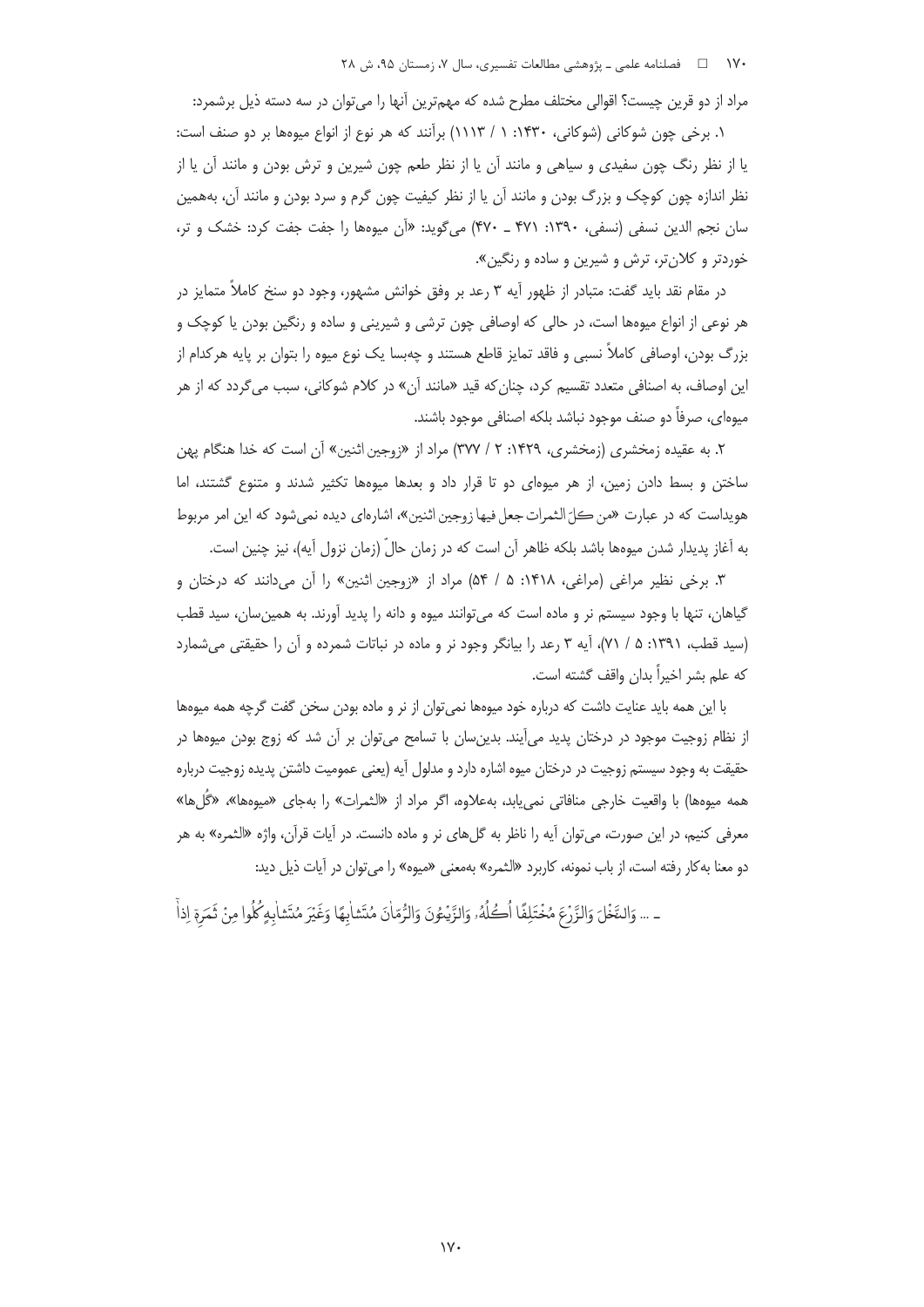أَثْمَرَ وَءِاٰتُوا حَقَّهُ رِيَوْمَرَ حَصادِهِ. (إنعام / ١۴١) و خرما و کشتزار با خوردنی های گوناگون آن و زیتون و انار شبیه به یکدیگر و غیر شبیه (پدید آورد.) چون میوه داد، از میوهاش بخورید و حقّ آن را روز برداشتش بدهید. ـ وَجَعَلْناْفِيهاْجَتَاٰتٍ مِنْ نَجِيلٍ وَاَعْناٰبِ... لِيَاْكُلُوا مِنْ ثَمَرِهِ... . (يس / ٣٥ ـ ٣۴) و در آن (زمین) باغهایی از درختان خرما و انگور قرار دادیم تا از میوه آن بخورند.

با اين همه، در آيه «ثُمَّ ڪُلي منْ ڪُلّ الثَّمَرَات … (نحل / ۶۹)؛ سيس از همه گُلαا تغذيه کن!» که خطاب به زنبور عسل است، «الثَّمَراٰتِ» بهمعنای «گُلها»، استعمال شده است. در دانش جدید نیز بیان میدارند که زنبور عسل و پروانهها و حشرات، از گُلی به گُلی پریده و از نوش گُل و ذخائر قندی که در اعضای مختلف گُل جمع شده، تغذیه می کنند. (پارسا، ۱۳۳۱: ۳۹۶ ــ ۳۹۵)؛ بدین سان «زنبورها، فراوان ترین و دائمیترین، گرده افشانهای گُلها هستند»؛ (ریون و جانسون، ۱۳۸۳: ۲ / ۷۹۲) یعنی گرده را از گُلی به گُل دیگر منتقل می کنند.

برخی صاحبنظران نظیر سید ابوالقاسم خوبی (خوبی، ۱۴۱۸: ۷۳) بیان قرآن در باب زوجیت گیاهان را در زمره اعجازهای علمی و اسرار کشف شده از ناحیه وحی الهی پنداشتهاند. رشید رضا (رشید رضا، ۱۴۲۶: ۱ / ۱۷۶) نیز در تفسیر *المنار* در تبیین اعجاز علمی قرآن، به آیات دالّ بر زوجیت موجودات استشهاد جسته است، اما دعوی مزبور در خور تأمّل و درنگ است؛ زیرا دستکم دو جنسی بودن درختانی چون خرما و انجیر، پیش از ظهور اسلام مطرح بوده است، به گفته جورج سارتون \_ مورخ برجسته تاریخ علم \_ ، «ثئوفراستوس» (م ۲۸۸ ق.م)، درباره بارور شدن درخت خرما توضیحی بیان نموده که ترجمه آن چنین است: «برای خرما بهتر آن است که نر را نزدیک ماده آورند … روش کار از این قرار است: وقتی که خرمای نر به گل نشسته است خوشه گل آن را می برند و گل آن را با گردی که دارد روی خرمای ماده می|فشانند و چون چنین کنند درخت ماده میوه خود را نگاه میدارد و میومها نمی ریزد.» (سارتون، ۱۳۴۶: ۵۹۸) «تئوفراستوس» از وجود سیستم زوجیت در مورد «انجیر» نیز سخن گفته است. (همان) بهعلاوه سارتون، در مورد بابلیان کهن هم محتمل می داند که ایشان نر و مادگی درخت خرما را میشناختهاند. محقق ما، تصویر فرضی این کشف را چنین ترسیم می کند:

درخت خرما زياد آب مي;وشد … هر وقت ذخيره آب محدود باشد لازم است عدد درختان کمتر شود ممکن است یک صاحب نخلستانی روزی به این فکر افتاده باشد که تمام درختان عقیم (یعنی درختان نر) ,ا از نخلستان بکند و بیرون بریزد و اگر چنین کرده باشد پس از آن به آگاهی دردناکی راه یافته و از خرما محروم شده است. پس درختان عقیم لازم بوده و بدون آنها هيچ درخت ديگري نمي توانسته بار دهد. (همان: ٨٨)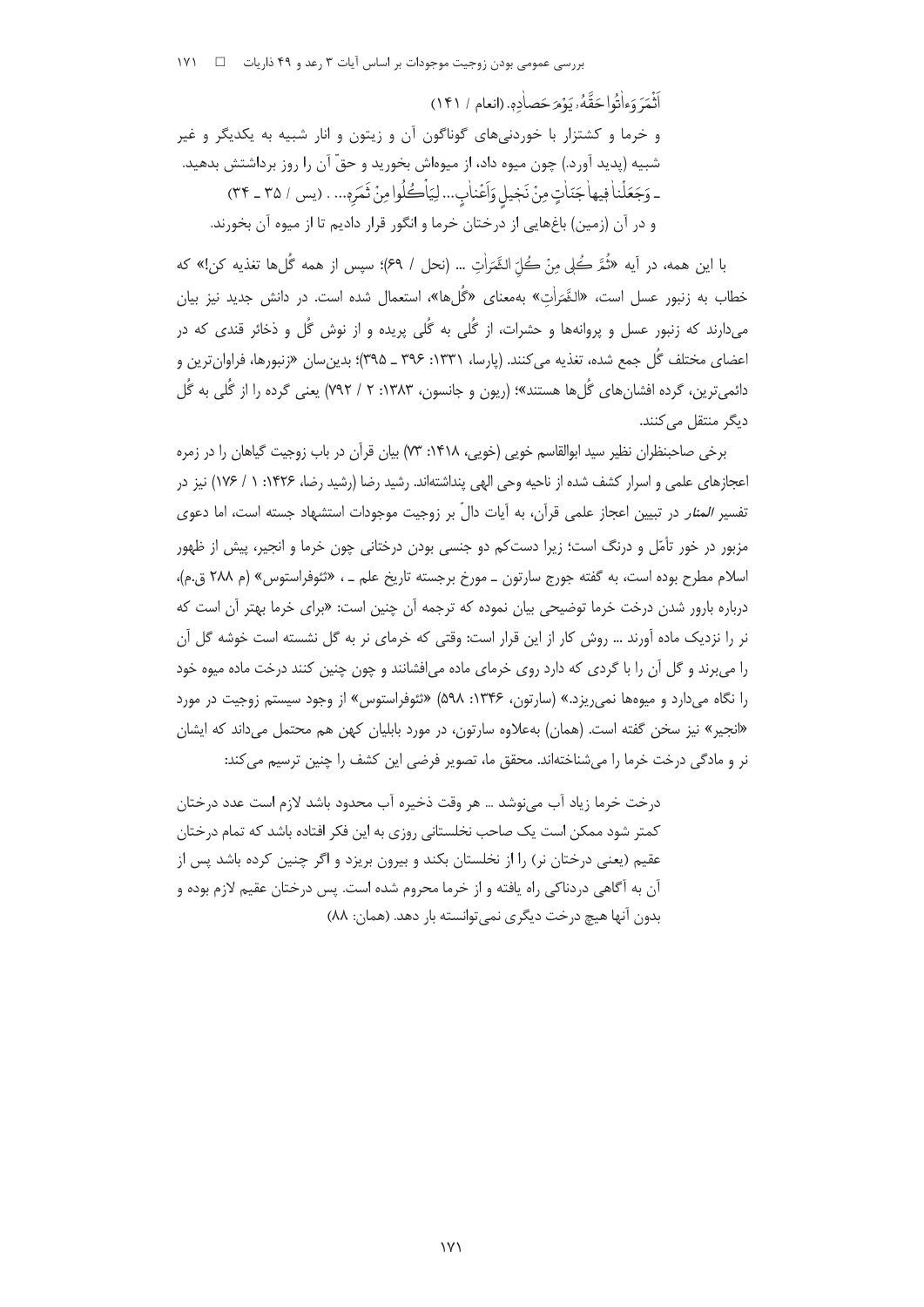۱۷۲ فصلنامه علمی ـ پژوهشی مطالعات تفسیری، سال ۰۷ زمستان ۹۵، ش ۲۸

خلاصه آنکه قدما به پدیده زوجیت در گیاهان اجمالاً واقف بودهاند گرچه محتمل است که در گذشته عمومیت داشتن قانون زوجیت در مورد همه میوهها، ناشناخته مانده باشد.

## عموميت زوجيت در همه آفريدهها

ديديم كه أيه «وَمِنْ كُلّ شَيْءٍ خَلَقْناٰ زَوْجَيْن لَعَلَّكُمْ تَذَكَّرُونَ» (ذاريات / ۴۹) ممكن است مستند زوجيت همه موجودات قرار گیرد. بسیاری از صاحبنظران از عمومیت واژه «شیء» در آیه یادشده، چنین برداشت کردهاند كه نظام زوجيت محدود به موجودات زنده نيست، بلكه به اشياء جامد هم تسرّى مي يابد. (نك: حسيني زاده، ١٣٨٤: ٨٣: بيضون، ١۴٢۴: ١٨٩)

لبیب بیضون ـ از موافقان این دیدگاه ــ مراد از زوج بودن اشیاء جامد را پروتون و الکترون موجود در هر اتم میداند. (همان) *تفسیر نمونه* نیز از حمل «زوجین» بر الکترون و پروتون موجود در هر اتم سخن گفته است. (مکارم شیرازی، ۱۳۸۲: ۲۲ / ۳۷۶) اما تعبیر «لعلکم تذکّرون» در پایان آیه ۴۹ ذاریات، گویای آن است که یادآوری زوجیت در موجودات، هدف متذکّر گشتن مخاطبان مستقیم قرآن به قدرت و تدبیر الهی را دنبال می کند. هویداست که تبادر چنین مفاهیم مجهولی به ذهن مخاطبان مستقیم قرآن ــ و در پی آن، متذکّر شدن ایشان ــ متصوّر و قابل دفاع نیست. افزون بر این، هر اتم علاوه بر الکترون و پروتون، دارای نوترون نیز هست که از نظر بار الکتریکی خنثی است. (زارع، ۱۳۷۳: ۱۹) آیا می¤وان وجود نوترون را در هر اتم نادیده گرفت تا سیستم زوجیت بر آن صدق نماید؟

به عقیده رضایی اصفهانی (رضایی اصفهانی، ۱۳۸۰: ۲ / ۲۹۷) نیز با توجه به کشف شدن ذرّات بنیادین دیگری به نام کوارکھا، تطبیق زوجیت عمومی اشیاء بر الکترون و پروتون نمیتواند قطعی تلقی گردد. محقق ما بدان منتهى شده است كه «مصداق دقيق زوجين در آيه ۴۹ سوره ذاريات مشخص نيست.» (همان: ۲ / ۲۹۸) پارهای دیگر از نویسندگان نیز «زوجین» را بر کشفیات جدیدی چون بر ماده و پاد ماده تطبیق دادهاند. (فهیم، ۱۳۸۰: ۱ / ۷۱ \_ ۷۰) با این همه بهنظر می رسد که تحقّق هدف متذکّر شدن مخاطبان مستقیم قرآن، شناسا بودن مراد از زوجین را میطلبد، به دیگر بیان اگر هدف متکلّم، متذکّر نمودن مخاطبان بوده است، پس اشاره او هم صرفاً به موجوداتی است که مخاطبان وی آنها را میشناسند.

بر این اساس، نه تطبیق «زوجین» بر پارهای از کشفیات جدید استوار جلوه می کند و نه حواله دادن آن به دنیای مجهولات و به انتظار پیشرفت علم در این باب نشستن.

از دیگر سو، پارهای از تفسیر نویسان، ضمن معنا کردن «زوجین» در آیه ۴۹ ذاریات به دو نوع و دو صنف، آن را بر هر دو چیز متقابل و قرین صادق دانستهاند، مثلا ابوالفتوح رازی (رازی، ۱۳۶۶: ۱۸ / ۱۱۴)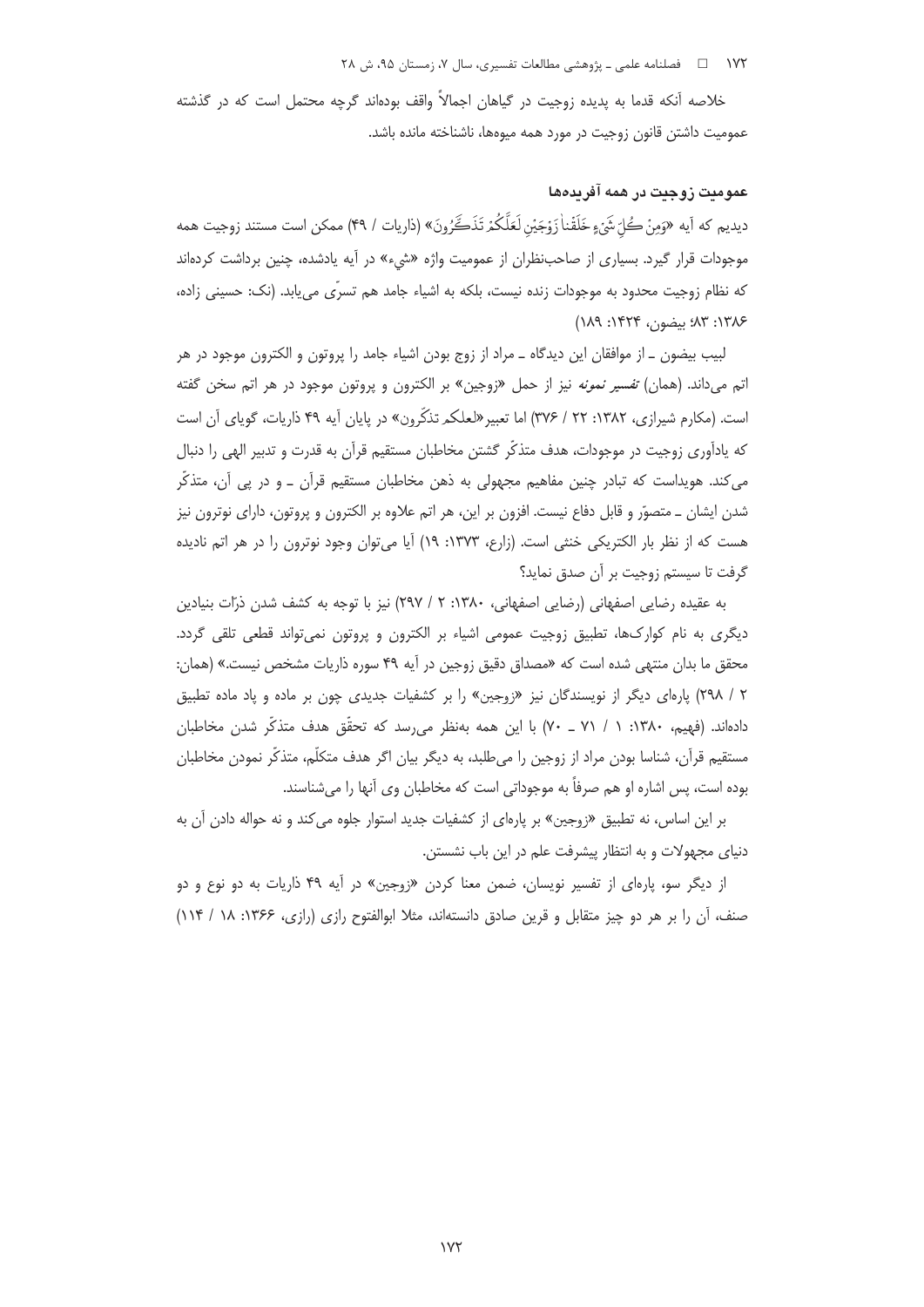بررسی عمومی بودن زوجیت موجودات بر اساس آیات ۳ رعد و ۴۹ ذاریات = 1 × ۱۷۳

بیان میدارد که «مراد، دو نوع و دو صنفاند: چون آسمان و زمین، برّ و بحر، سهل و جبل، تابستان و زمستان، خریف و بهار، شب و روز، و جنّ و انس و نر و ماده» به گفته قرطبی (قرطبی، ۱۴۳۰: ۹ / ۳۵) مجاهد گفته است که مراد آیه، مذکر و مونث، آسمان و زمین، خورشید و ماه، شب و روز، روشنایی و تاریکی، دشت و کوه، جن و انسان، خوبی و بدی، صبح و شام و نیز طعمها و بوها و صداهای مختلف است.

بههمین سان ابن جوزی (ابن جوزی، ۱۴۳۱: ۴ / ۳ ـ ۱۷۲) در توضیح دو صنف و دو نوع، مواردی چون مذکر و مونث، خشکی و دریا، شب و روز، شیرین و شور، نور و تاریکی را بر میشمارد. مراغی (مراغی، ۱۴۱۸: ۹ / ۲۹۷ ـ ۲۹۶) نیز مواردی چون سعادت و شقاوت، هدایت و گمراهی، شب و روز، آسمان و زمین، سیاهی و سپیدی را ذکر می کند اما توضیح نمیدهد که این امر در باره هر «شیء» به چهسان صدق می کند؛ یعنی در مورد اشیائی که چنین تقابلهایی در آنها به چشم نمی خورد چه باید گفت؟

از دیگر سو، در آموزههای دین پهود نیز، زوج|نگاری همه اشیاء را بدین تقریر می توان ملاحظه نمود، مثلاً د<sub>۱</sub> کتاب *گنجینهای از تلمو د* آمده است:

ذات قدوس متبارک به اسرائیل فرمود: فرزندانم! هرآن چه من در زمین آفریدم زوجی دارد: آسمان و زمین، خورشید و ماه، آدم و حوّا، و این جهان و جهان آینده همگی با هم زوج هستند ولي من خود در عالم يكتا هستم. (كهن، ١٣٩٠: ٣٠)

افزون بر این، سیاق آیه ۴۹ ذاریات و ملاحظه دو آیه پیشین آن که آسمان و زمین را به شکل دو قرین جلوهگر می سازد، می تواند برداشت یادشده را تقویت نماید. ٰ با این همه هویداست که این دو به دو شمردن ها ـ به شیوه ابوالفتوح و ابنجوزی و … ــ نمی تواند در مورد همه چیزها ادامه یابد. بهعلاوه، برخی موارد ذکر شده چون روشنایی و تاریکی و شیرینی و شوری صرفاً اوصافی هستند که بر اشیاء عارض میشوند نه آن که خود «شيء» شمرده شوند. آلوسي (آلوسي، ١۴٢٠: ٢٧ / ٢٧) از ابن;يد و ديگران نقل مي كند كه مراد از «كلّ شيء» را، «كلّ جنس من الحيوان» (هر نوع از حيوان) دانستهاند كه طبعاً مذكّر و مونّثي دارد. به باور اين قلم نيز اشاره داشتن اکثر کاربردهای قرآنی واژه زوج به مذکّر و مونث بودن، اختیار چنین معنایی را در مورد «زوجین» آیه ۴۹ ذاریات، راجح جلوه می دهد. به علاوه نر و ماده، دو قرین قطعی و متمایز از یکدیگرند بر خلاف اوصافی چون روشنایی و تاریکی و شیرینی و شوری که در آنها چنین تمایز قاطعی دیده نمیشود، بدین سان برداشت زوجیت (نر و ماده داشتن) همه موجودات از آیه ۴۹ ذاریات، روا جلوه می کند.

١. والسماء بنيناها بأيد وانّا لموسعون والارض فرشناها فنعمر الماهدون ومن ڪلّ شيء خلقنا زوجين لعلّكمر تذكّرون.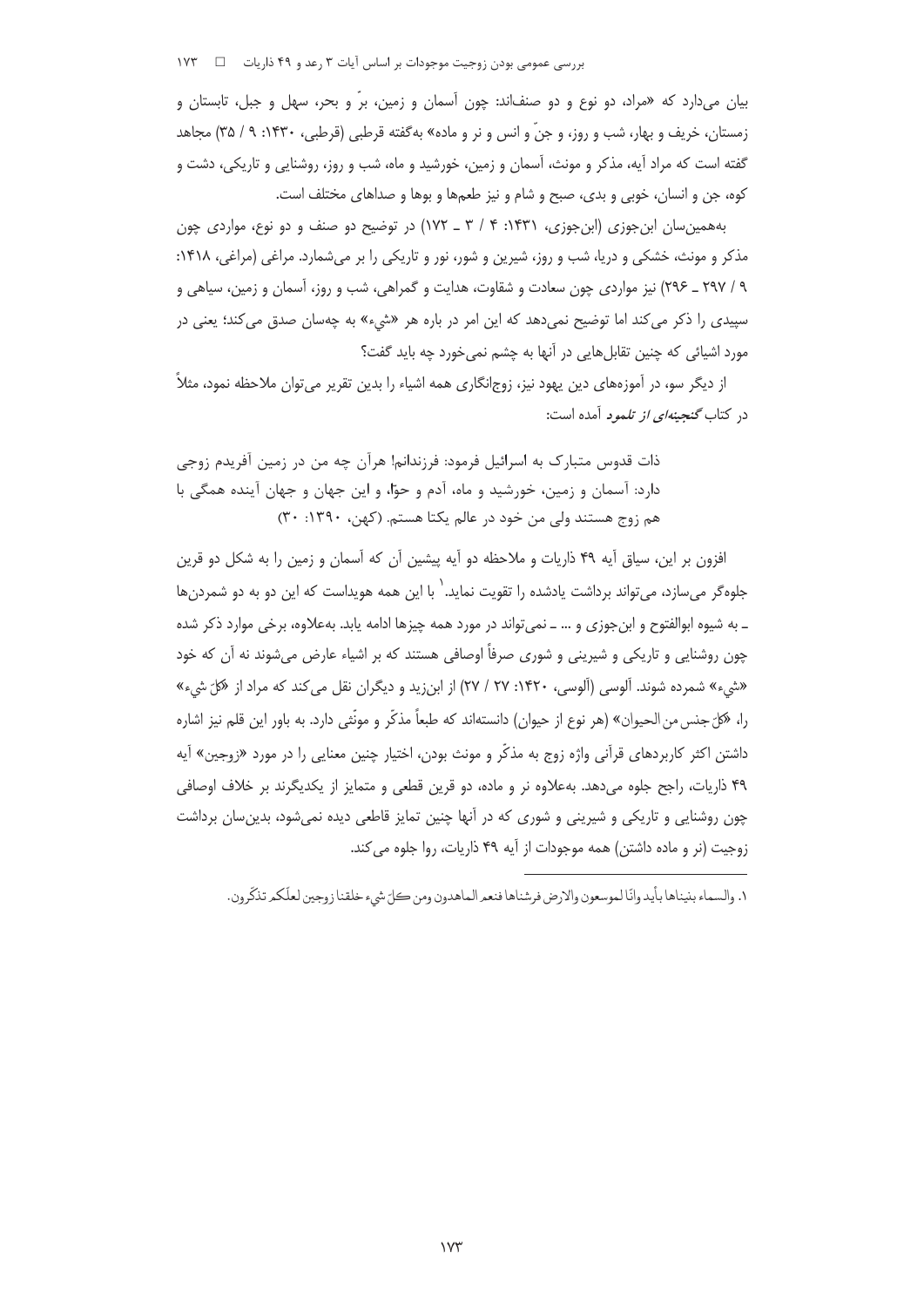از دیگر سو، همان گونه که در زبان فارسی برای تاکید بر کثرت یک شیء از واژه «هر» استفاده می شود، در زبان عربی نیز واژه «کلّ» می تواند چنین نقشی را ایفاء می نماید. ابن عاشور (ابن عاشور، ۱۴۲۰: ۶ / ۳۶) درباره أيه «وَلَئِنْ اَتَيْتَ الَّذِينَ أُوتُوا الْكِتابَ بِكُلِّ ءاٰيَةٍ ماٰ تَبِعُوا قِبْلَتَكَ (بقره / ١۴۵)؛ و اگر براي اهل كتاب هر .<br>آیهای را هم بیاوری، باز هم از قبله تو پیروی نخواهند کرد» بیان میدارد که چون شمار آیات الهی با عدد قابل احاطه نیست، پس مراد از «کلّ ایه» صرفاً آیات فراوان است. همچنین به باور مفسّر ما، استعمال «کلّ» برای دلالت بر کثرت، هر چند در اصل جنبه مجاز داشته است (چون بدین سان تعداد فراوان از افراد یک شی، تمام افراد آن شی فرض می گردند) امّا بعداً کثرت کاربرد این مجاز، بدان صورتی مساوی با حقیقت بخشیده تا بدانجا كه اين معنا يكي از معاني «كلّ» كشته است. (همان: ۶/ ٣٥)

بهنظر می رسد که ملاحظه شواهد قرآنی کاربرد واژه «کلّ» برای اشاره به کثرت، می تواند در این مقام رهگشا و مفید تلقی گردد. پارهای از این شواهد عبارتند از:

ـ اَيَوَدُّ اَحَدُكُمْ اَنْ تَكُونَ لَهُۥ جَنَّةً مِنْ نَجْيلِ وَاَعْنابِ تَجْرِي مِنْ تَحْتِهَا الْاَنْهارُ لَهُۥ فيها مِنْ كُلِّ الثَّمَرَاٰتِ ... (بقره / ٢۶۶) آیا از شما کسی دوست دارد که باغی از خرما و انگور داشته باشد که از زیر آنها، نهرها جاری باشد و در آن باغ برای او از همه میوهها موجود باشد.

آيه فوق، در مقام تمثيل، باغي از خرما و انگور را ترسيم مي نمايد و سپس وصف باغ مفروض را فراتر برده و در آن، هر نوع میوهای را برای صاحبش فراهم گشته و موجود می داند، امّا موجود بودن همه میوههای عالم در یک باغ دنیوی، امری چندان معقول و متعارف نیست، البته ممکن است گفته شود بنای این آیه بر فرض و تمثيل است و هر چند موجود بودن همه ميوهها عرفاً امكان پذير نيست، اما فرض موجود بودن همه أنها، امكان پذير و معقول است. با اين وجود راجح أن است كه مراد از تعبير «له فيها من كلّ الثمرات» صرفاً وجود میوههایی بسیار متعدد، فراوان و گسترده است، بهگونهای که گویی تمام میوههای عالم در آن باغ فراهم آمده است.

فَلَعَاٰ نَسُوا ماٰ ذُبِّحُرُوا بِهِ فَتَحْناٰ عَلَيْهِمْ أَبْواٰبَ هُٔ أَنْ شَيْءٍ... . (انعام / ۴۴) یس چون آنچه را که بدان پند داده شده بودند فراموش کردند، دربهای هر چیزی را بر ایشان گشودیم …

مراد از گشوده شدن دربهای همه چیز، فراهم آمدن انواع و اقسام نعمتها است، به دیگر سخن، غرق .<br>نعمتها و خوش های بسیار شدن، از این رو «کُلّ شَیّ ءِ» در این موضع؛ یعنی چیزهای بسیار فراوان، گسترده و متنوع.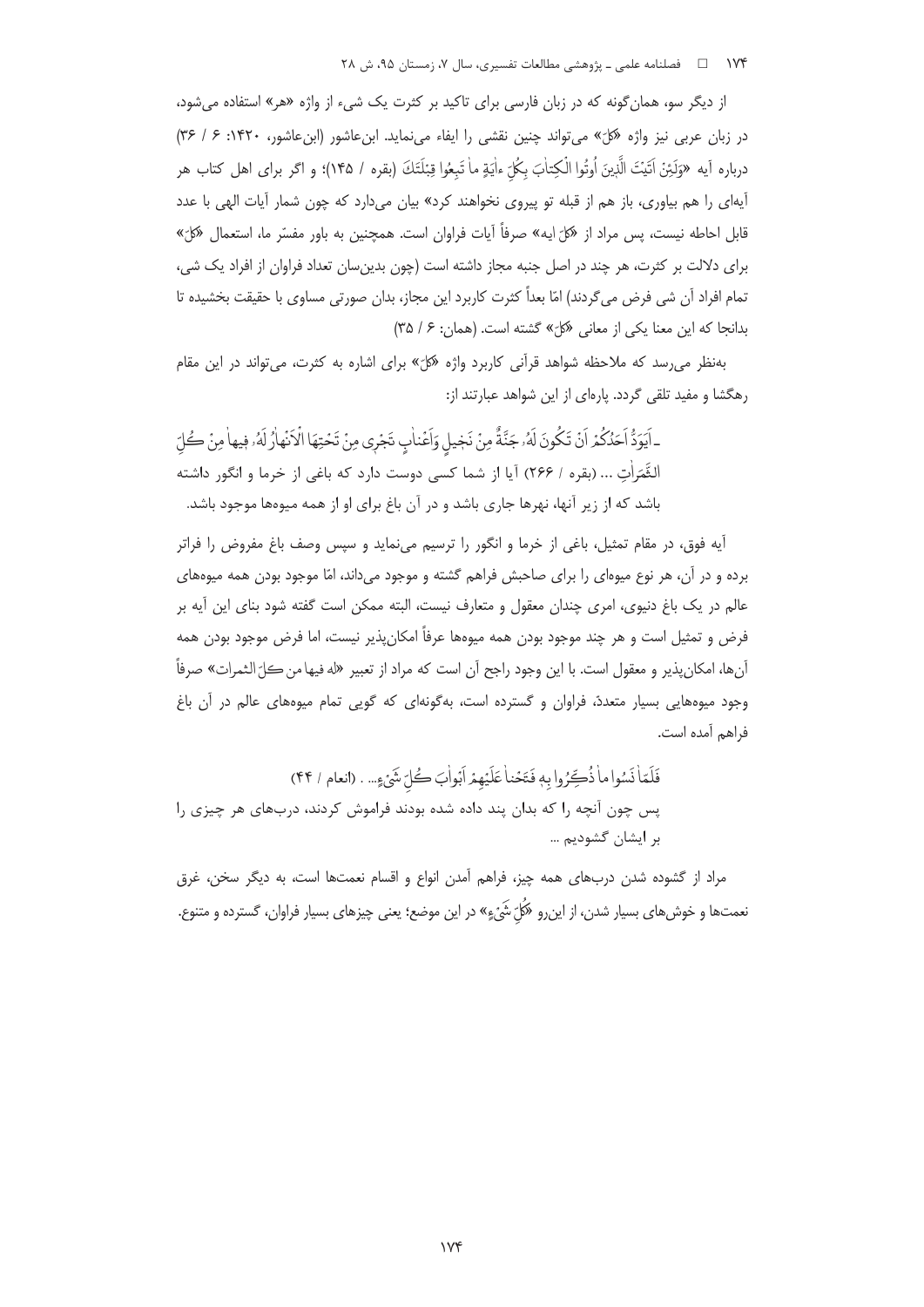بررسی عمومی بودن زوجیت موجودات بر اساس آیات ۳ رعد و ۴۹ ذاریات ۔ □ ۱۷۵

بهنظر می رسد که بیان موعظه درباره هر چیز قابل تصّور، امری است که نهایت و تمامی ندارد، از این رو مراد آيه فوق آن نيست كه درباره هر چيز قابل تصوّر، موعظهاي در الواح موسىﷺ موجود بوده است، بلكه تعبير «مِنْ كُلّ شَيْءٍ» صرفاً دلالت بر كثرت و گستردگي مواعظ مزبور دارد.

در هر کمین گاهی نشستن؛ یعنی در کمین گاههای بسیار نشستن به گونهای که گویی هر جای قابل کمینی، كمين گاهي فعليت يافته گشته است.

> ... وَاتَّبَعُوٓا اَمْرَكُلِّ جَبّاٰرٍعَبٖيدٍ. (هود / ۵۹) .<br>(قوم عاد) از فرمان هر مستبد ستیزه جویی تبعیت نمودند.

مراد از «کُلّ جَبّاٰرِ عَنٖیدٍ» افراد بسیاری بدین صفت است نه آنکه هیچ فرد مستبد و ستیزهجویی وجود .<br>نداشته باشد، مگر آنکه قوم عاد از او اطاعت کرده باشند.

آمدن رزق و روزی اهل یک شهر از هر مکان؛ یعنی آمدن آن از جاهای فراوان نه آنکه نتوان جایی را برشمرد که روزی آن شهر از آنجا نباید.

سخن گفتن از هر مثلی در قرآن بهمعنای بیان شدن مثلهای فراوان و متنوع است نه آنکه نتوان مثلی را یافت که در قرآن نباشد.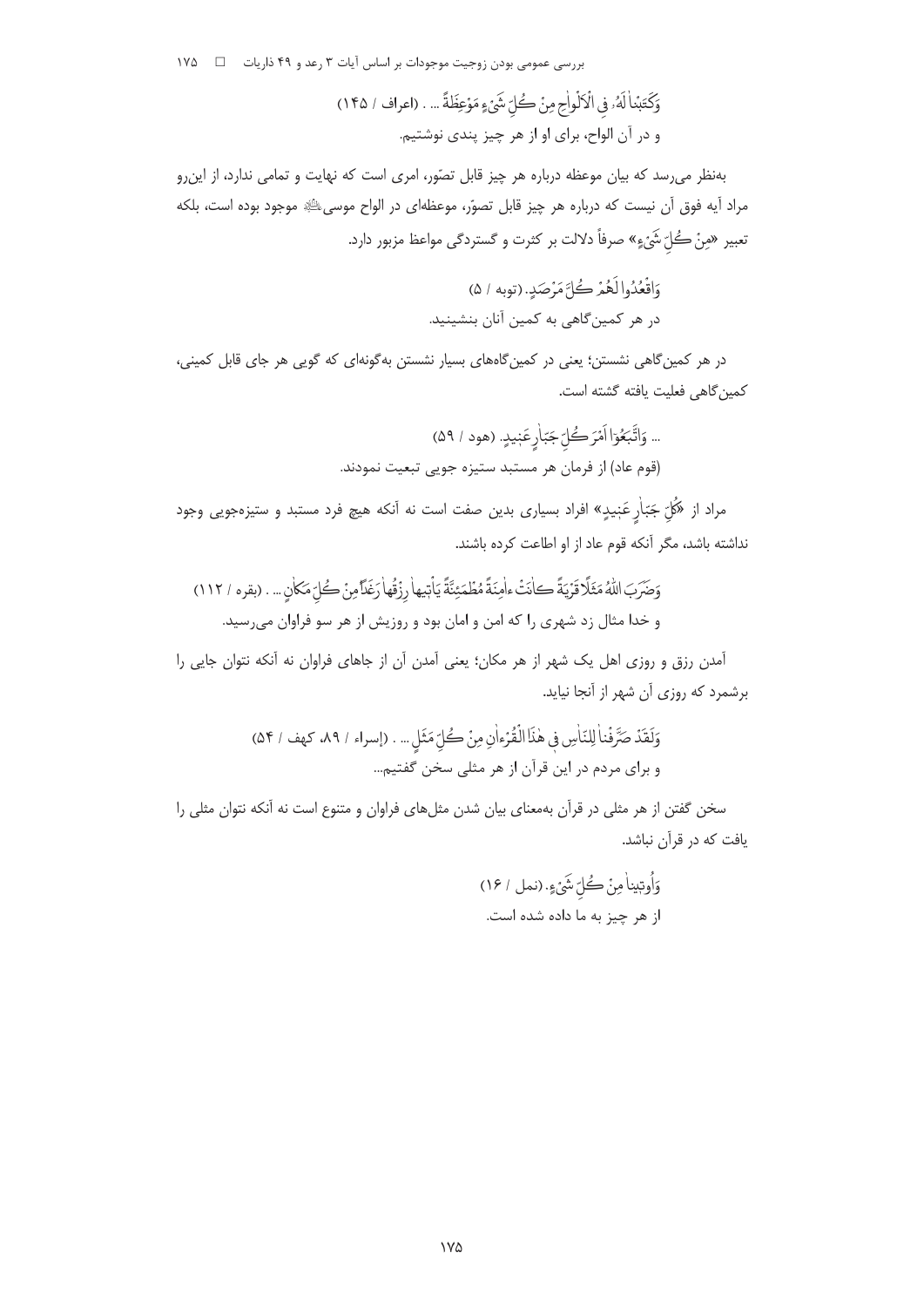عطایافتن از هر چیز؛ یعنی عطایافتن از چیزهای بسیار متنوع و فراوان.

بهنظر مي,رسد كه شواهد قرآني فوق به مخاطب قرآن امكان دهد كه تعبير «كُلّ شَيْءٍ» در آيه «ومن كلّ شي خلقنا زوجین» را هم صرفاً بهمعنای وجود زوجیت در پهنه گستردهای از موجودات بداند، بر این مبنا دیگر این اشكال وارد نخواهد بود كه واژه «شيء» بر موجودات غير زنده هم صادق است و آنها نر و ماده ندارند. درواق*ع،* مخاطبان قرآن، در عصر نزول شاهد آن بودند که انسان ها مذکر و مونث دارند، بسیاری از حیوانات نیز که برای آنها شناخته شده، مشهود و مورد استفاده بودند، نر و ماده داشتند. در باب درختانی چون درخت خرما هم ملاحظه می کردند که برخی درختان، خرما میدهند (درختان ماده) و برخی صرفاً برای خرما دادن درختان ماده وجودشان ضروری است (درختان نر)، پس برای مخاطبان قرآن، زوجیت و نر و ماده داشتن در پهنهای گسترده ــ از انسان و حیوان و گیاه ـ قابل رویت بوده است، بدین سان قرآن بدانچه که مخاطبانش میشناختند و بدان اذعان داشتند، احتجاج و استناد می نماید، باشد که ایشان به قدرت، تدبیر و یکتایی خدا متذکر گردند. هویداست که بر وفق دانش زیستشناسی نیز قانون کلّی حیات، وجود دو جنس نر و ماده و تولید مثل آنها به شیوه جنسی است.

## نتىجە

- ۱. آیات «<sub>زو</sub>جیت» در قرآن، از فراوانی در خوری برخوردار است و اجمالاً گونهای تأکید بر عمومیت داشتن زوجیت از آنها مستفاد مے گردد.
- ٢. آيه ٣ رعد «... وَجَعَلَ فِيهاٰ دَواْسِيَ وَأَنْهاٰدًا وَمِنْ كُلّ الشَّعَراٰتِ جَعَلَ فِيهاٰ ذَوْجَيْنِ اثْنَيْن يُغْشِي اللَّيْلَ النَّهاٰرَ» بر فرض عدم عطف «مِنْ كُلّ الثَّمَرَاٰتِ» به «النَّهاٰرَ»، از زوجيت همه ميوهها خبر داده است اما بر فرض عطف «مِنْ كُلّ الثَّمَراٰتِ» به ماقبل، مراد أيه از «زَوْجَيْن»، شب و روز است.
- ۳. از منظر علم تجربی، نظام زوجیت در درختان میوه نهفته است و خود میوهها به نر یا ماده بودن توصیف نمی گردند. این نکته، قرینهای برای رجحان دیدگاه نامشهور در ساختار نحوی آیه ۳ رعد، فراهم میآورد. ۴. در آيه ۴۹ ذاريات «وَمِنْ كُلّ شَيْءٍ خَلَقْناٰ زَوْجَيْن لَعَلَّكُمْ تَذَكَّرُونَ»، واژه «كُلّ» را مي¤وان تأكيد كننده بر کثرت دانست. بدين سان، با تفسير «زَوْجَيْن» به دو قرين نر و ماده، تعبير «كُلّ شَيْءٍ» بر وفق نگاهي عرفي، به پهنهای گسترده از موجودات زنده نظر دارد بی آنکه موجودات غیر زنده را در بر گیرد.
- منابع و مآخذ – قرآن كريم. – آلوسي، سيد محمود، ٢١ ـ ١٤٢٠ ق، ر*وح المعاني في تفسير القرآن العظيم و السبع المثاني*، بيروت،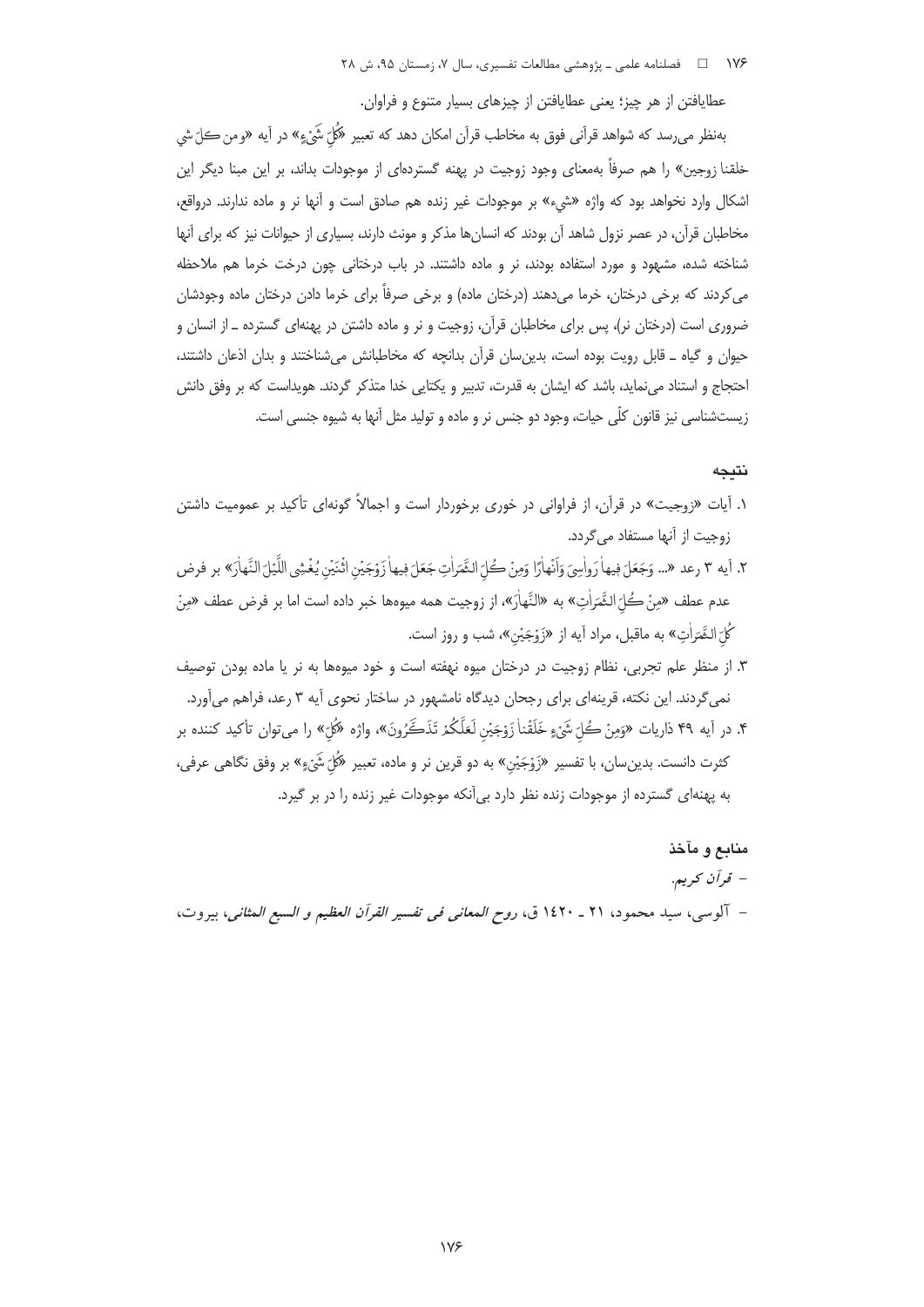– سيد قطب، ١٣٩١ ق، *في ظلال القرآن*، بيروت، دار إحياء التراث العربي.